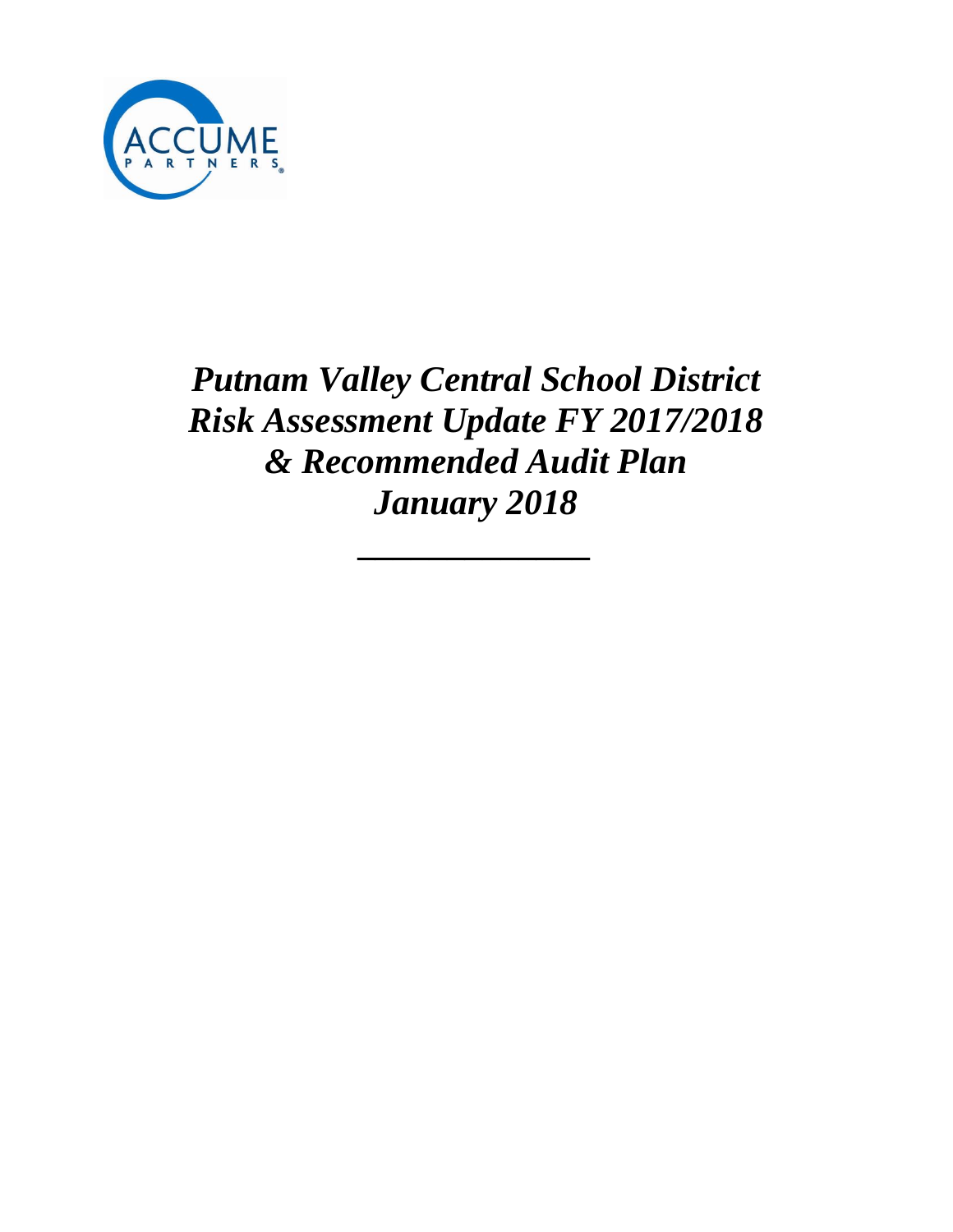

March 23, 2017

Ms. Jeanine Rufo President, Board of Education Putnam Valley Central School District 146 Peekskill Hollow Road Putnam Valley, NY 10579

Dear Ms. Rufo:

We have recently completed our risk assessment update for the Putnam Valley Central School District (the "District") on behalf of the Board of Education and Audit Committee. Our risk assessment of District operations identified and prioritized risks in accordance with New York's Chapter 263 of the Laws of 2005.

In our risk assessment update, we re-evaluated the major functional areas of District operations to determine if there were any significant changes that would impact the risk evaluation from the previous fiscal year.

Based upon the results of this current fiscal year risk assessment, we have updated our proposed risk-based audit plan that is attached to this report for your review and consideration. Our risk assessment update and corresponding recommended audit plan identifies the following areas as candidates for audit:

• Revenue and Accounts Receivables

A summary for each functional area reviewed and related risk rating is in the attached risk assessment update report. We met with the Audit Committee on March 22nd to discuss the report and the recommended internal audit plan. We shall be available to meet with the Board to discuss the report at its convenience.

We appreciate the cooperation and assistance provided by District staff.

Very truly yours,

Accume Partners

Accume Partners

1500 Broadway, Suite 903 New York, NY 10036 p: 646.375.9500 f: 646.328.0011 accumepartners.com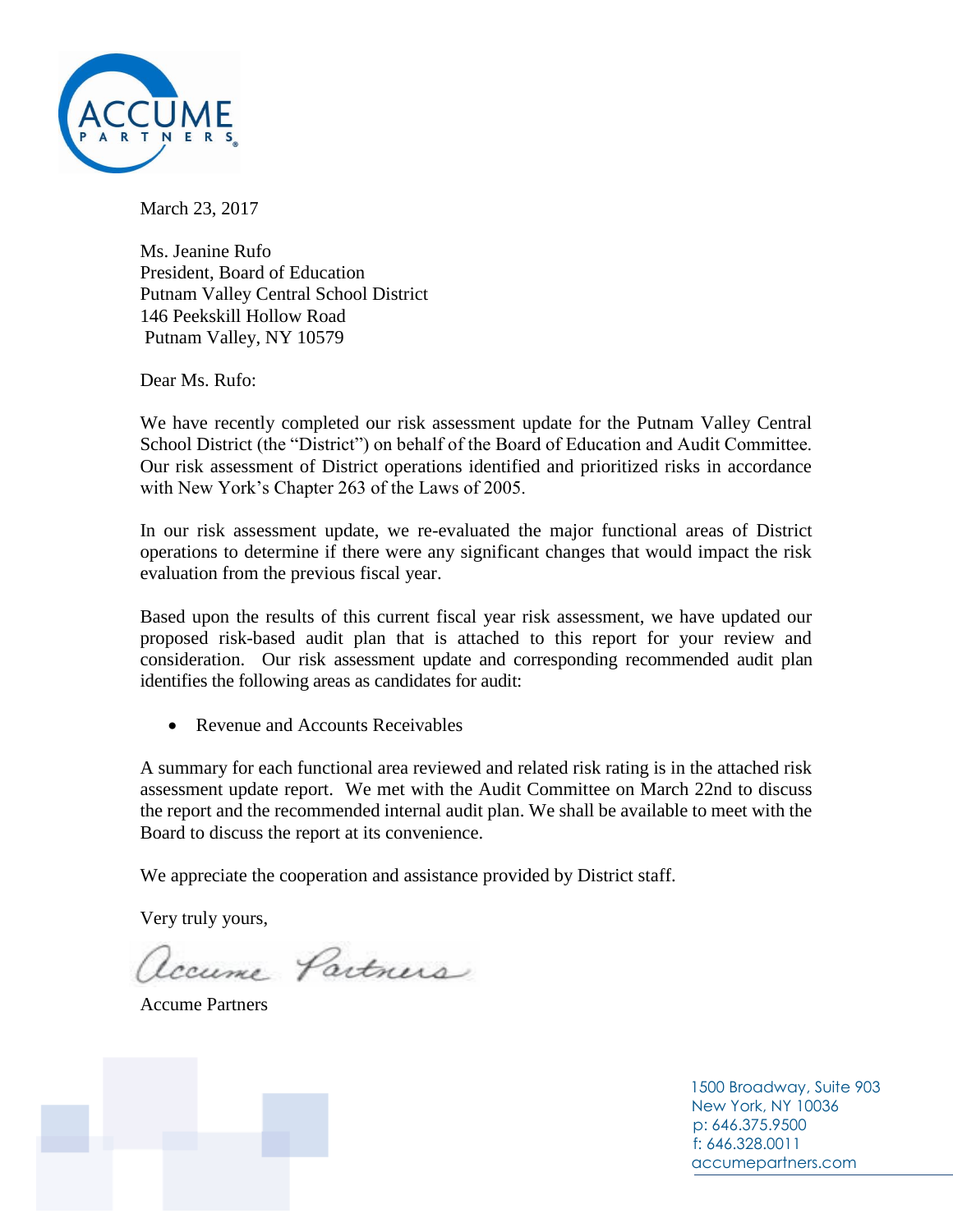# *Accume Partners Risk Assessment Approach*

We have performed an audit risk assessment update for the Putnam Valley Central School District ("District"), on behalf of the District Audit Committee and Board of Trustees in accordance with New York's Chapter 263 of the Laws of 2005. A risk assessment is a systematic process for identifying and controlling risk. Risk can be defined as the possibility that something could negatively affect the District. More specifically, risk can be defined as the internal and external factors that threaten the achievement of the District's mission, goals, and objectives.

As the District's Internal Auditor, our primary responsibility is two-fold. First, internal audit's role is to assist the Board in ensuring that the District's risks are identified. Second, Internal Audit provides the Board and Management with a systematic assessment of risk to ensure that appropriate internal controls are in place to mitigate those risks.

The recommended internal audit plan is derived from the risk assessment. The internal audit plan summarizes the recommended audits or "test of controls" the District should conduct to evaluate its risk management strategies. Effective and efficient internal controls, or risk management strategies, gives the Board and Management greater assurance that the District can achieve its mission, goals and objectives. The operational effectiveness of internal controls is then tested during the internal audit.

Our risk assessment includes a District-wide analysis of the major District functions, processes, and controls. We consider qualitative and quantitative factors such as materiality to the financial statements, policies and procedures, strategic planning, and organizational change. Also, the risk assessment includes a quantitative risk rating that represents an aggregate assessment of risk relative to the financial and operating environment, information technology, governance, internal controls and compliance factors.

In the initial risk assessment, our overall goal was to determine the degree of risk within the major functional areas of District operations. This resulted in our designing an annual audit plan to focus on those areas which were most at risk. In our risk assessment update, we re-evaluated the same functional areas to determine if there were any significant changes that would impact the risk evaluation.

Internal Audit does not strictly recommend auditing only the functional areas with the highest risk rating score. Other factors affecting the recommendation include Board/Management priorities, limited resources, prior audit results, the opportunity for a greater impact in adding value to the organization, and the degree of organizational change in the functional area. All of these factors are addressed when devising the recommended audit plan.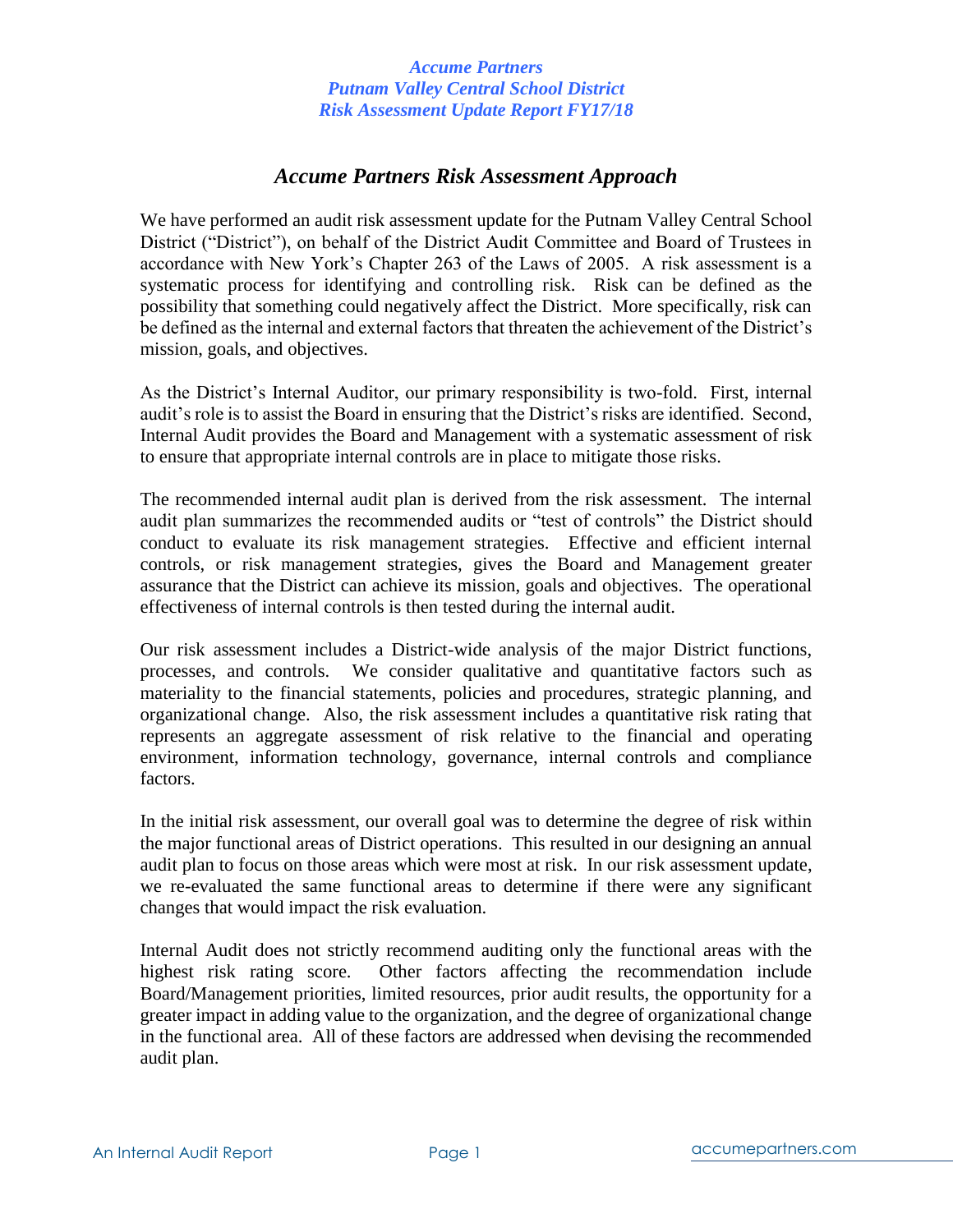# *Risk Rating Methodology*

In performing our risk assessment we categorized the District into nine functional areas. We then utilized a rating methodology that takes into account sixteen quantitative and qualitative factors such as: policies and procedures; financial materiality; operational change; employee knowledge & training; internal controls; management reporting; and laws and regulations. The sixteen factors were individually weighted by relevance and importance. Then, a risk matrix was developed to comprise the sixteen factors across all nine functional areas.

The risk matrix is used to provide a systematic evaluation of risk. Each functional area's composite risk rating score is derived from the sum of the individual ratings scores of the sixteen factors. The rating system represents an aggregate assessment of risk, with the level of risk determined by the composite risk score as defined in the table below:

*Composite Risk Rating Score and Level*

| Low        | <b>Medium</b>  | High        |  |
|------------|----------------|-------------|--|
| $\sim$ 131 | $-210$<br>131. | $211 - 300$ |  |

The qualitative and quantitative factors are individually weighted for relevance and significance. Thus, some factors will affect the overall risk rating more than others. In other words, the financial significance, materiality or criticality of a particular function to the organization's operations can increase the risk rating of a function. For example, in Payroll and Purchasing, the risk rating score for most Districts will be relatively higher than other areas because of the financial significance or materiality of these operations. This explains that some areas within the District may have higher inherent risks associated with them relative to other operations.

Another factor that can increase the risk rating is the design of internal controls. Although our risk assessment does not test and evaluate the operational effectiveness of internal controls, our methodology includes the identification of internal controls, as well as an evaluation of the design of internal controls. If the District was lacking in a key control over a functional area such as adequate segregation of duties or policies and procedures, that would create more risk.

In addition, we review for a system of internal controls that both prevent and detect errors. Preventative internal controls are controls that may prevent errors from occurring, whereas detective controls are controls that may detect errors once they have occurred. If the District has more controls in place that prevent errors, then the overall control environment would be stronger, and hence there would be less risk, than if the District relied solely on detective controls. The ultimate goal is to effectively manage the risks in all functional areas through the implementation of a system of internal controls that help to ensure that errors, irregularities, and fraud are less likely to occur or go undetected.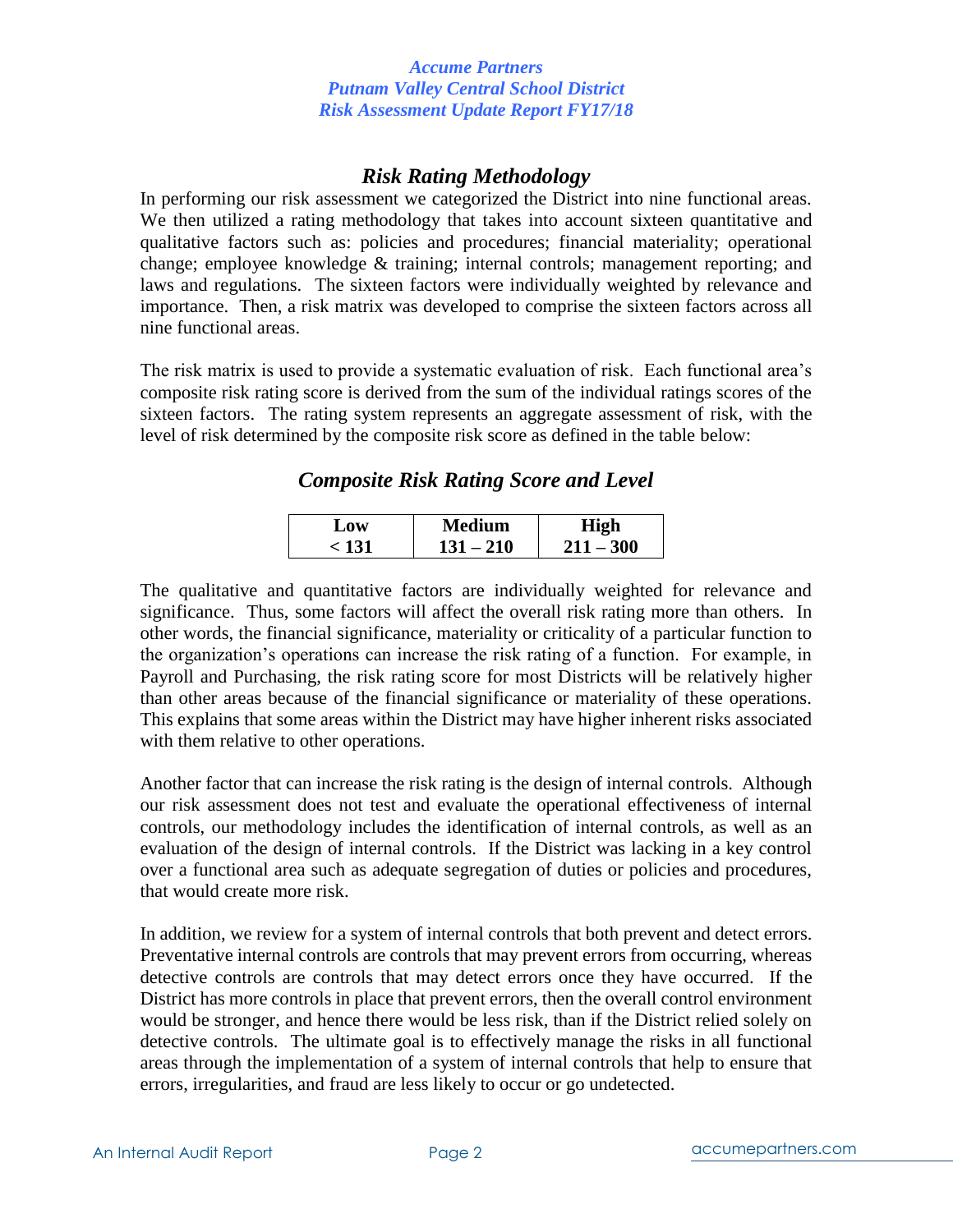# *Executive Summary*

|                                          | <b>FY17/18</b>        |        | <b>FY16/17</b>        |        |                                           |
|------------------------------------------|-----------------------|--------|-----------------------|--------|-------------------------------------------|
| <b>Functional Area</b>                   | <b>Risk</b><br>Rating | Level  | <b>Risk</b><br>Rating | Level  | <b>Internal Audit</b><br><b>Conducted</b> |
| Budget, Financial Accounting & Reporting | 176                   | Medium | 176                   | Medium | FY14/15                                   |
| Debt, Investments and Cash               | 129                   | Low    | 138                   | Medium | FY08/09                                   |
| Revenues and Accounts Receivable         | 168                   | Medium | 168                   | Medium | Recommended<br>FY17/18                    |
| Purchasing and Accounts Payable          | 163                   | Medium | 168                   | Medium | FY12/13                                   |
| Human Resources and Payroll              | 150                   | Medium | 150                   | Medium | FY15/16                                   |
| <b>Facilities and Capital Assets</b>     | 164                   | Medium | 164                   | Medium | FY13/14                                   |
| <b>Student Services</b>                  | 151                   | Medium | 151                   | Medium | FY10/11 &<br>FY11/12                      |
| <b>Information Technology</b>            | 185                   | Medium | 185                   | Medium | FY16/17                                   |
| Government Aid and Grants                | 123                   | Low    | 123                   | Low    |                                           |



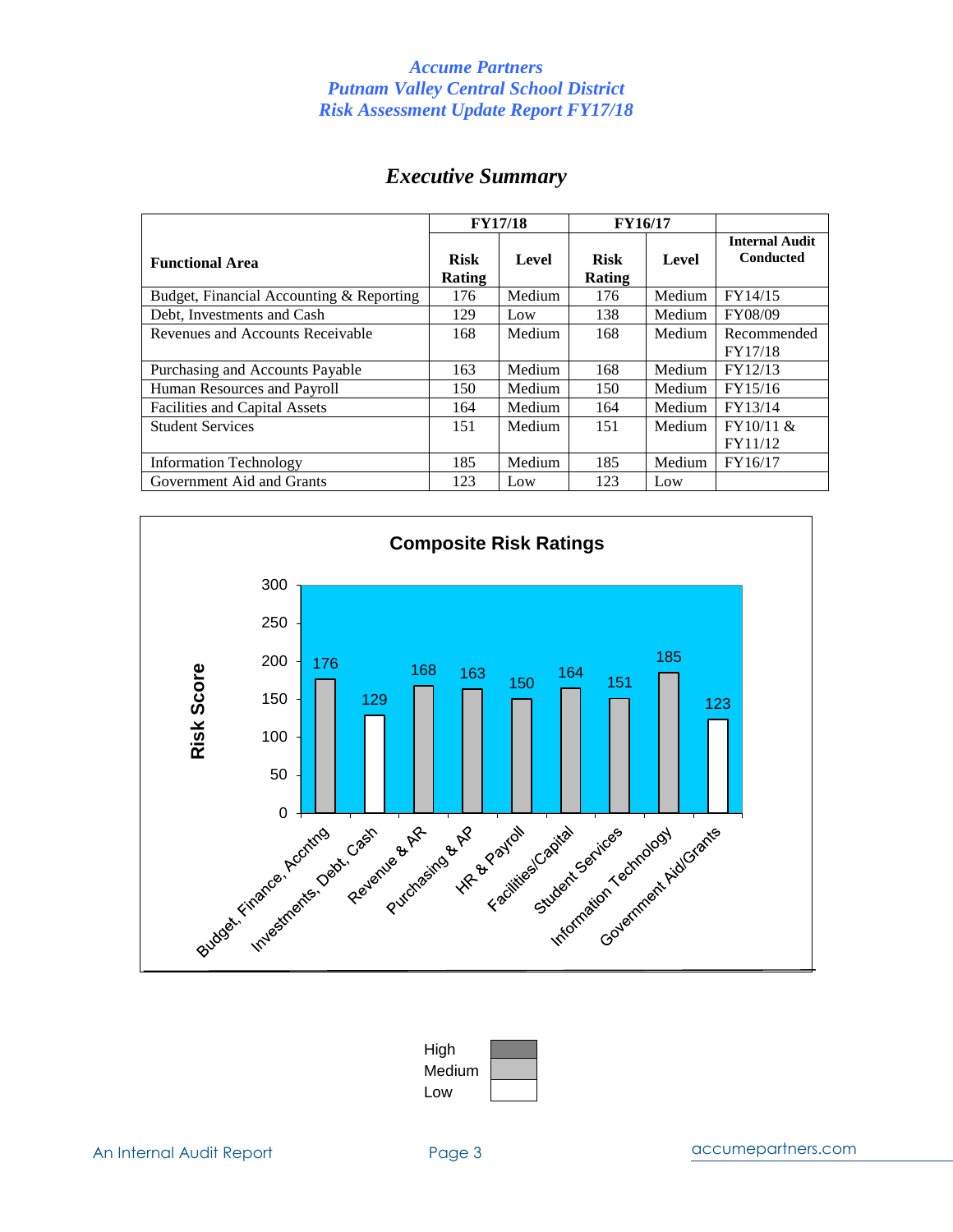# *Discussion and Risk Rating by Functional Areas*

# **BUDGET, FINANCIAL ACCOUNTING and REPORTING Risk Rating 176 Medium**

This area is concerned with the budget development, implementation and monitoring process; financial accounting and reporting; and operations of the Business Office, Superintendent, and Board governance.

The external auditor, PKF O'Connor Davies LLP, has issued their audit report, which had an unqualified opinion and did not identify any deficiencies in internal control over compliance that would be considered a material weakness.

As of June 30, 2017 the District had Net Assets of \$32.5 million, a slight decrease of \$159,294 from the previous year. Total Revenues were \$48.5 million for the year ended June 30, 2017, which were basically the same as the previous year and Total Expenses were \$48.6 million, an increase of \$3.7 million.

Any reduction in state aid due to budget shortfalls on the state level and any significant change in tax certiorari payments could impact the District's financial position.

The District's Board of Trustees consists of five members. Board members serve three year terms. Overall, the Board sets a good example of internal control awareness and "toneat-the-top." Specifically, the Board exercises transparency in its decision-making and governing by posting Board Agendas, Meeting Minutes, Policies, and presentations to the Board on the District's website. Board Sub-Committees regularly report to the full Board. In addition, Board Meetings are taped and made available to the public via video on demand link posted on the District's website. Further, the District posts the internal audit reports on the web-site, following their summary presentations to the Board.

The District's Business Office personnel have stabilized over the past 4 years. The District Accountant, the Payroll & Benefits Clerk, the Office Assistant 1 and the Senior Office Assistant have all completed approximately 4 years in their new positions and are also trained on the new Finance Manager Nvision system. There will be a change in the near future since the Director of Operations has announced his plan to retire at the end of this fiscal year.

The risk rating level was evaluated as Medium.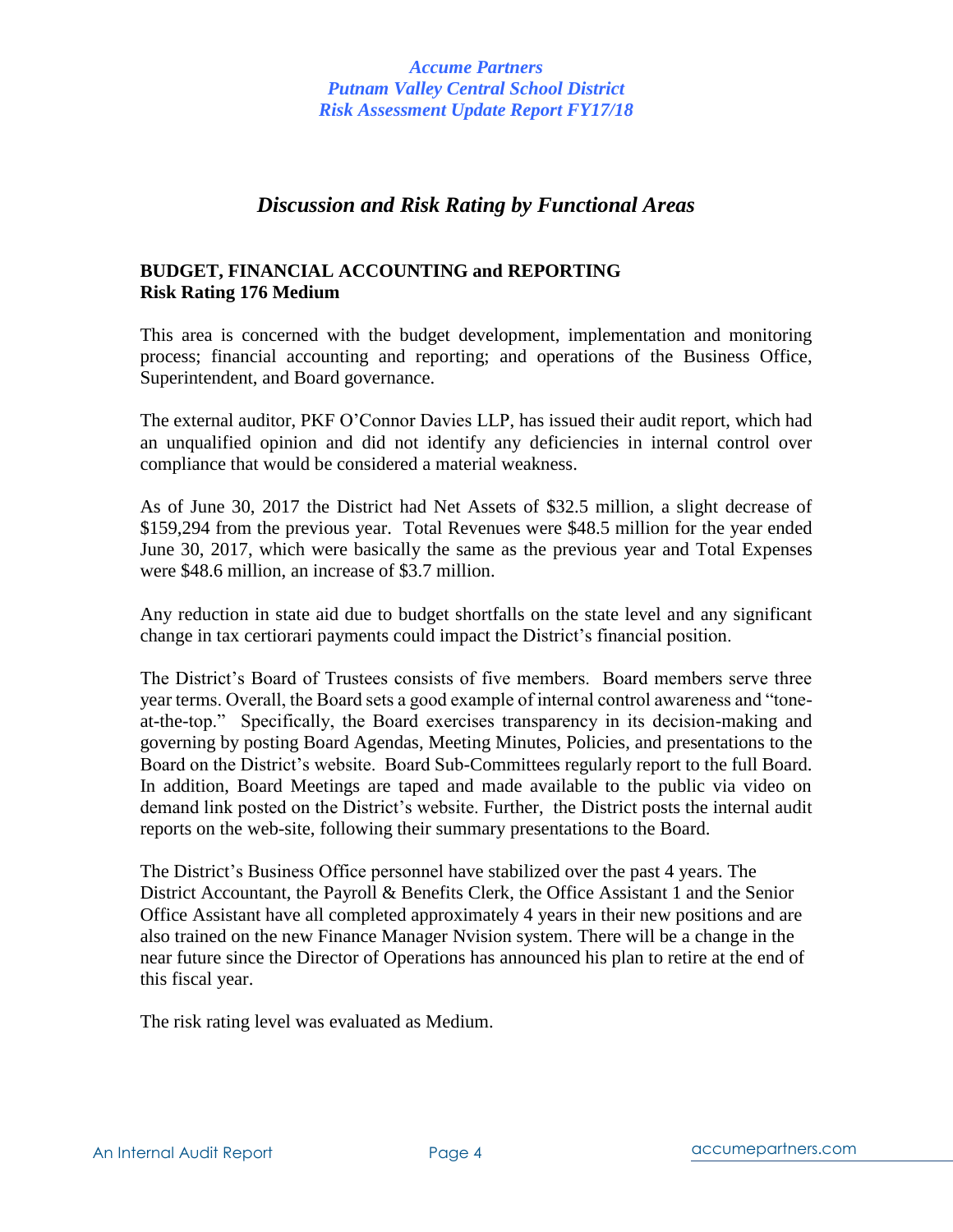# **DEBT, INVESTMENTS and CASH Risk Rating 129 Medium**

Debt, Investments and Cash review looks at the processes the District has in place to oversee issuing, monitoring and recording of debt; as well as policies and procedures for managing and monitoring investments and collateral, and cash management controls.

The Long-Term Indebtedness outstanding for the District totaled \$28.4 million for the fiscal year ended June 30, 2017, compared to \$29.1 million at the end of the previous year.

At fiscal year ending June 30, 2017, the District held approximately \$18.8 million in cash and investments which had decreased from the previous year's total of approximately \$19.4 million. The District's main source of revenue, property taxes, is collected at the beginning of the year and spent down as the year progresses.

The District has an investment policy and has procedures in place to determine whether cash is available for investment. Excess cash balances are transferred to interest bearing accounts to maximize revenue. A summary record of key information is maintained for all investments to properly monitor and account for investments.

The Business Office has adequate segregation of duties with respect to cash management. The Account Clerk opens mail; The Senior Office Assistant logs and posts cash received; and prepares the bank deposit. The Senior Office Assistant prepares the Treasurer's Receipts, and the District Accountant performs the bank reconciliations.

Proper cash technology controls require layers of internal controls to prevent misappropriation of district assets. The District follows best practices such as separation of duties with electronic funds transfers, use of complex passwords, daily monitoring of bank accounts, and use of dedicated computers for online banking transactions. Internal Audit notes that the District Treasurer approves all wire transfers initiated by the Senior Office Assistant. In addition, the District ensures that computers used to make online banking transactions are formally registered with its banking institutions, and that alerts are enabled to ensure proper monitoring of banking activity.

This area was rated a Low risk.

# **REVENUE and ACCOUNTS RECEIVABLE Risk Rating 168 Medium**

The review of this area focuses on property tax and non-tax revenue, recording and reporting revenue, billing and maintaining accounts receivable, and other Treasury functions in the Business Office.

Revenues are collected from multiple sources, including taxes, tuition payments, extraclassroom activity funds, state aid, unrestricted earnings on investments, sale of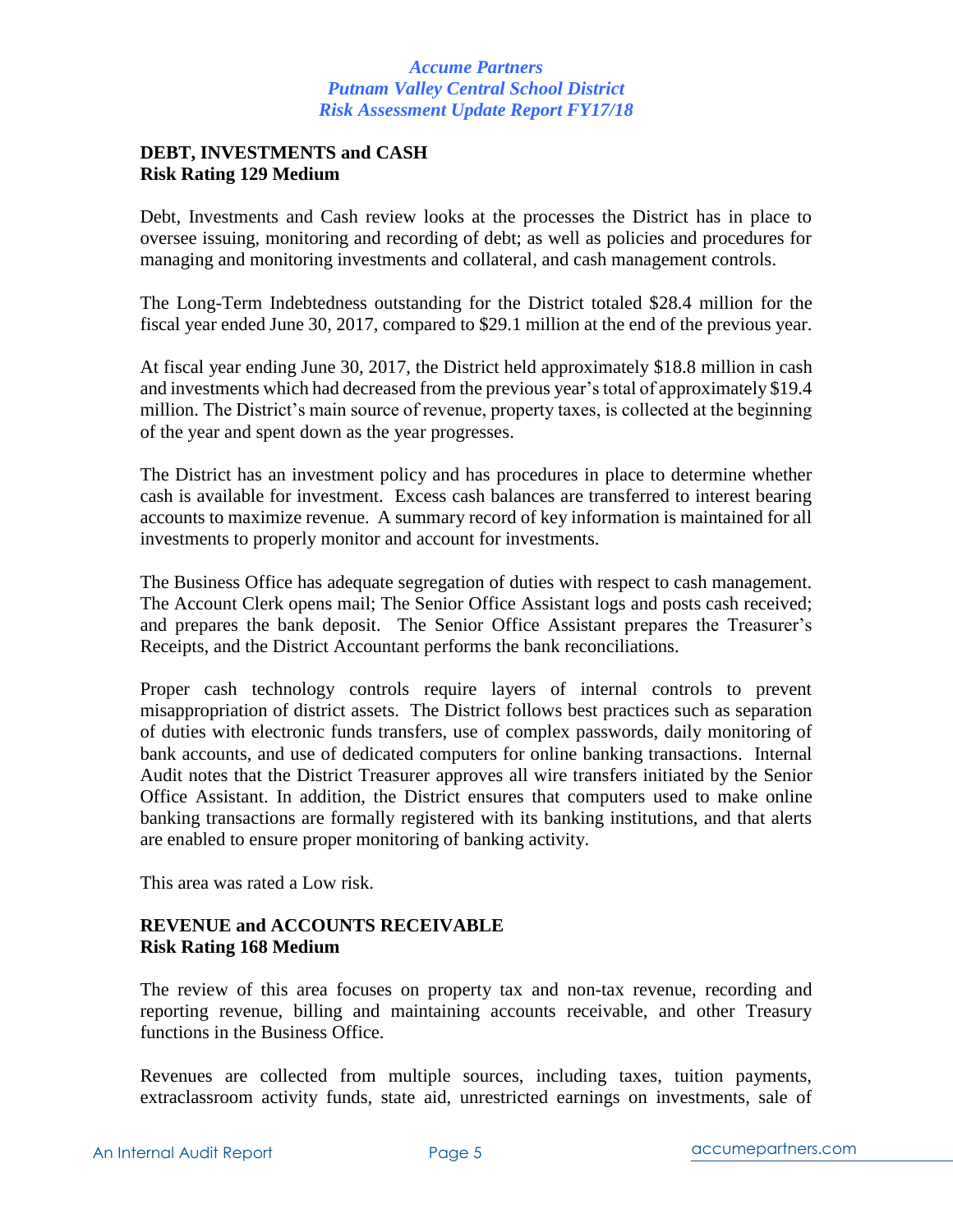property and miscellaneous items. Total revenues were \$46 million for fiscal year 2017 which was approximately the same as the previous year. Of that amount real property taxes were \$30.7 million for fiscal year 2017. The District has a reserve fund for tax certiorari claims of \$1,040,746 at June 30, 2017 versus \$882,941 at June 30, 2016. Maintaining an adequate level of tax certiorari reserves helps to lower the risk of any tax certiorari charges.

The District collects its own taxes. This can increase the overall risk involved in collecting and receiving property tax revenues. However, the District mitigates the risk by collecting and processing the majority of its taxes through a Lockbox operation with its primary bank. This enables District residents to mail their payments directly to the bank, or make payments at the bank. The District Accountant has a significant number of responsibilities in the District, including mailing of tax bills; collecting cash payments and posting of all tax payments; as well as reconciling the tax revenues between the Nvision financial system and the new tax software system which was implemented for the last tax bill cycle. However, in order to maintain a segregation of duties and controls, the District Accountant does not reconcile the bank account statements. After October 31<sup>st</sup> uncollected tax accounts go to the Towns of Putnam Valley, Carmel, and Cortland which then fund the District.

This area continues to be rated Medium.

# **PURCHASING and ACCOUNTS PAYABLE Risk Rating 163 Medium**

This area is concerned with the Purchasing function and Accounts Payable, Cash Disbursements, and the Internal Claims Audit processes.

Purchasing and accounts payable systems' controls include unique accounts and passwords for each system user, thereby limiting any changes to their own codes. The vendor database is entered by the Business Office Assistant. The District Treasurer coordinates all purchasing for the District/Business Office and approves requisitions for the Business Office. An additional Business Office Assistant creates purchase orders for all approved requisitions for the District and ensures the proper flow of purchasing transactions. Another improvement in the purchase order system is that the requisitions are processed electronically, and are approved at the Principals' and Assistant Superintendent's levels thereby increasing its efficiencies and eliminating paper.

The Accounts Clerk enters invoice batches into the District's Finance Manager accounting system to schedule payments; prints a check register for the Internal Claims Auditor's verification; and prints checks and mails them to vendors after verification. This individual performs a three way match of Purchase Order (P.O.) to invoice to receiving report, prior to entering the claim into the system. If a receiving report is not available, the requestor must sign the invoice as evidence of receipt of goods or that services were rendered.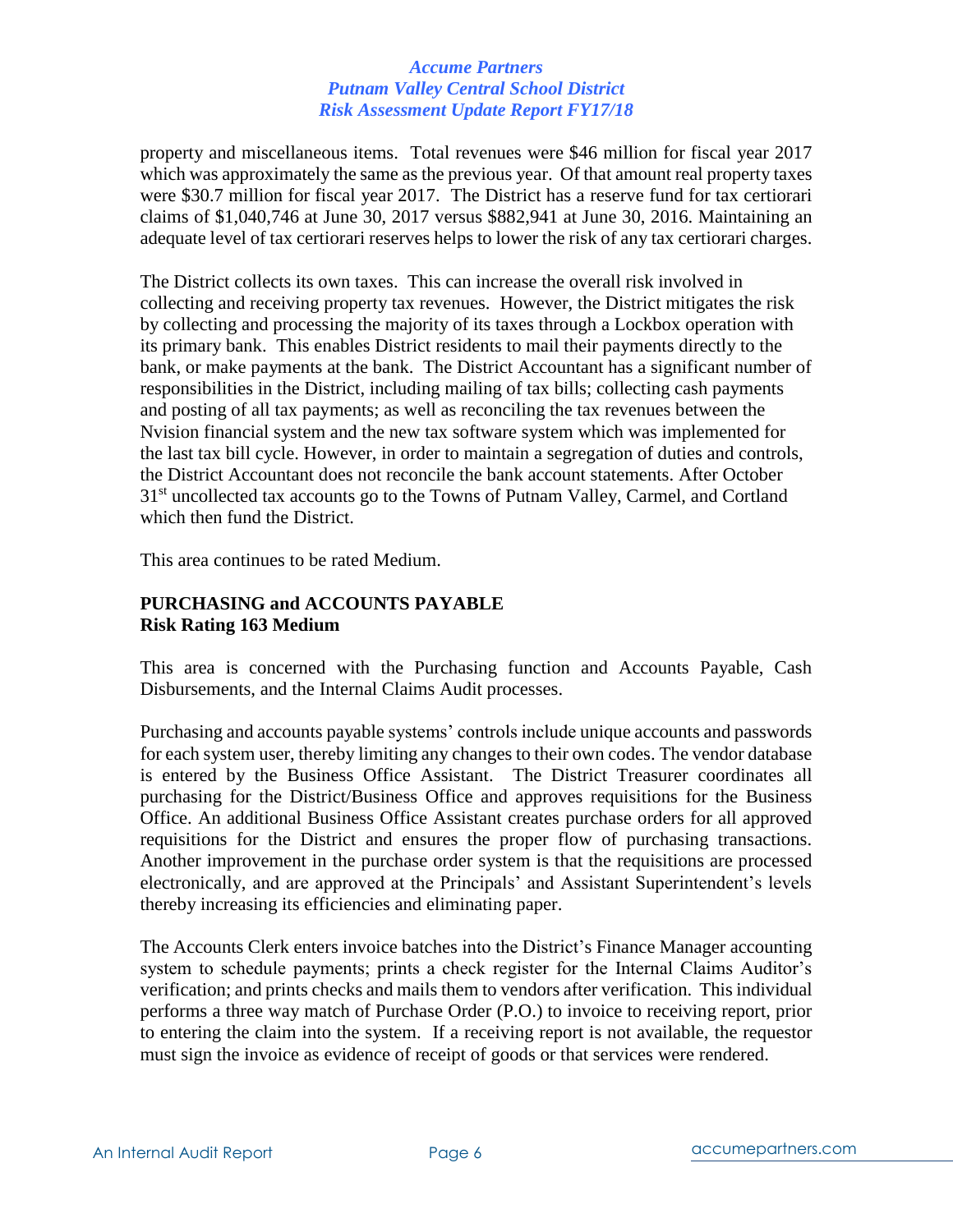The District's Internal Claims Auditor conducts her audit of claims on behalf of the Board on the school premises. This is a best practice and facilitates the review of claims and allows for direct communication with the Accounts Payable Clerk to address audit findings and questions in a timely manner. The Internal Claims Auditor provides monthly reports of detailed audit findings to Management and the Board.

The risk rating level was evaluated as Medium.

# **HUMAN RESOURCES and PAYROLL Risk Rating 150 Medium**

Both Human Resources and Payroll areas are closely linked in the administration of personnel, payroll, and benefits. In addition, this area is concerned with District compliance to Board Policies, union contracts and bargaining agreements, and applicable state and federal laws and regulations. The District's largest expense is salaries, wages and fringe benefits. This functional area is a highly significant one, not only due to the magnitude of its share of the District's budget, but also due to the complexity and sensitivity of its operations and ensuring compliance.

Each final bi-weekly payroll register is reviewed by the District Treasurer before it is certified and payroll is distributed. The payroll certification process includes a review of changes to payroll. Hourly employees are paid on an annualized basis. Thus, the review of the Preliminary Payroll Report by the Accountant, as well as the Final Payroll Report which is reviewed and signed by the District Treasurer, include both full and part-time employees. Timesheets are submitted for additional hours, stipends, and overtime. Timesheets are signed by both the Employee and Supervisor. The Payroll/Benefits Clerk prepares, files, and signs the state and federal quarterly payroll tax reports. The preparation of quarterly payroll taxes is independently reviewed by the District Treasurer, who makes the tax payments.

In conjunction with the Finance Manager nVision software upgrade, Management has restructured the duties of the Payroll/Benefits Clerk, the Human Resources Clerk and the Account Clerk to allow for increased segregation of duties, thereby strengthening the controls over the human resources and payroll processes. Finance Manager nVision also provides increased controls through new reporting and monitoring capabilities.

The risk rating level was evaluated as Medium.

# **FACILITIES and CAPITAL ASSETS Risk Rating 164 Medium**

This area includes buildings and grounds, facilities maintenance, capital improvements and new construction, fixed assets and inventory controls.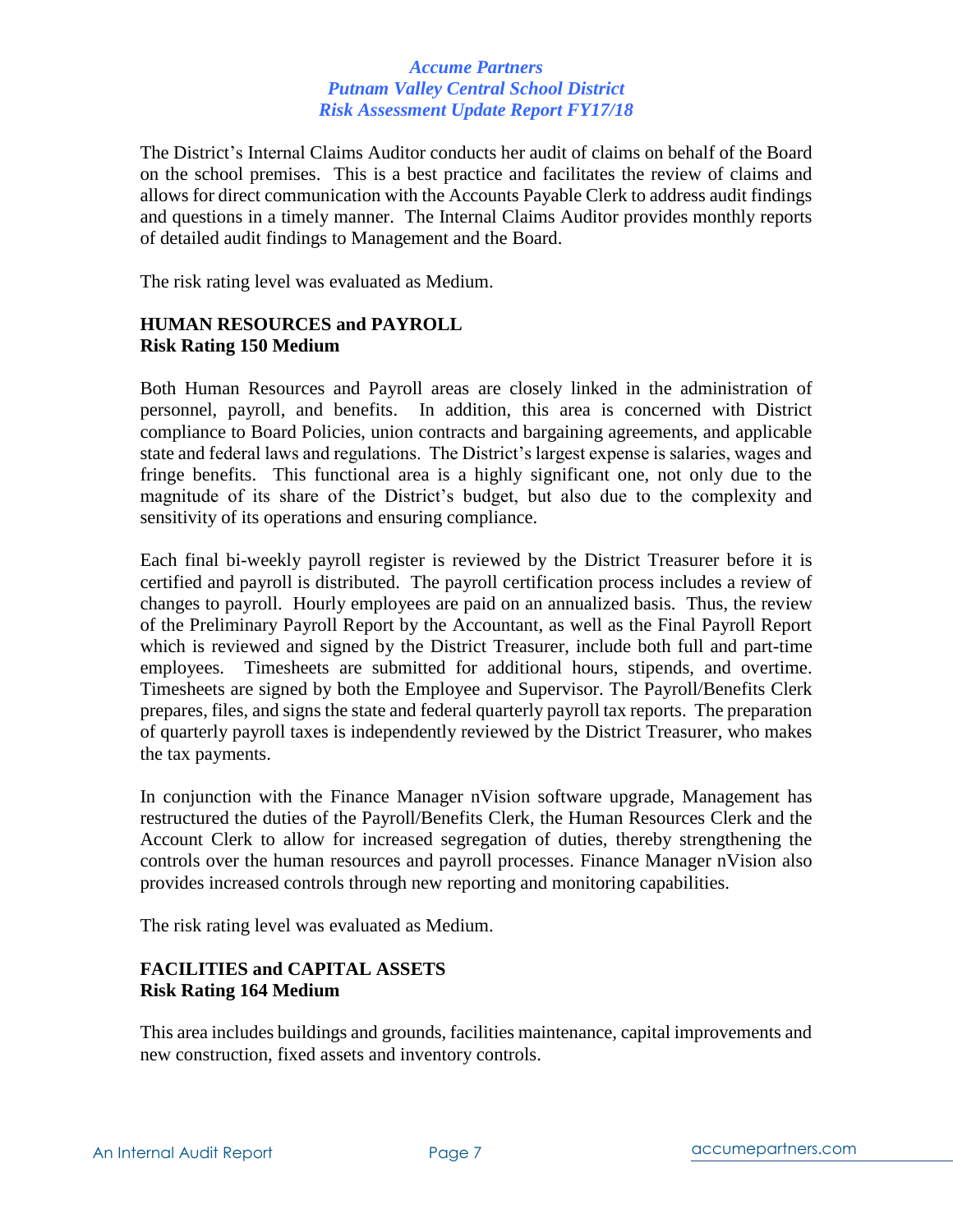The Director of Operations is in charge of the District's buildings, grounds, facilities maintenance, transportation and Information Technology. Work orders are maintained and tracked on an automated system within the Department.

Capital assets, net of accumulated depreciations as of June 30, 2017, were \$30.3 million, approximately the same as the previous year, and included equipment, machinery, land, and buildings and improvements.

A new 5 year facilities plan was developed for FY15/16 – FY20/21. New capital construction has to be approved by District voters. Procedures are in place to ensure that the District obtains the necessary approval and building permits for school construction projects. Also, process is in place to prevent the cost of construction from exceeding the amount authorized by voters. Bond counsel and financial advisors are used as appropriate in the facilities construction process.

The risk rating continues to be Medium.

# **STUDENT SERVICES Risk Rating 151 Medium**

This area includes Transportation, Food Service, Extraclassroom Activity Funds ("ECAF"), Special Purpose Fund, Afterschool Programs, Adult Continuing Education, Athletics, and Safety and Security.

The Extra Classroom Activities Funds represent funds generated from extracurricular activities for which the District serves as custodian. As of June 30, 2017, there were 33 student activity accounts (Middle School: 9, High School: 24) totaling \$107,700. Although the dollar amount of cash receipts and disbursements is not materially significant in comparison to the District's total budget, the nature and volume of activity warrants close monitoring and supervision.

The District utilizes a combined approach in providing its pupil transportation services. The District owns 13 mini-buses and 4 full size buses which are driven by 22 bus drivers who are employees of the District. In addition, the Montauk Bus Co. provides 16 full size buses and 4 mini-buses driven by their employees. The contract with Montauk will yield significant savings due to the transitioning of bus purchases to the outsourced contractor.

The District's outsources its Food Service program. All schools offer breakfast, lunch and a-la cart programs. The program is self-sustaining. The Food Service Department uses an automated Point of Sale "P.O.S" system to manage student accounts, cash receipts, and meal sales. The Food Service Director prepares the budget, and prepares monthly reports of food service operations to the Business Official.

This area continues to have a Medium risk rating.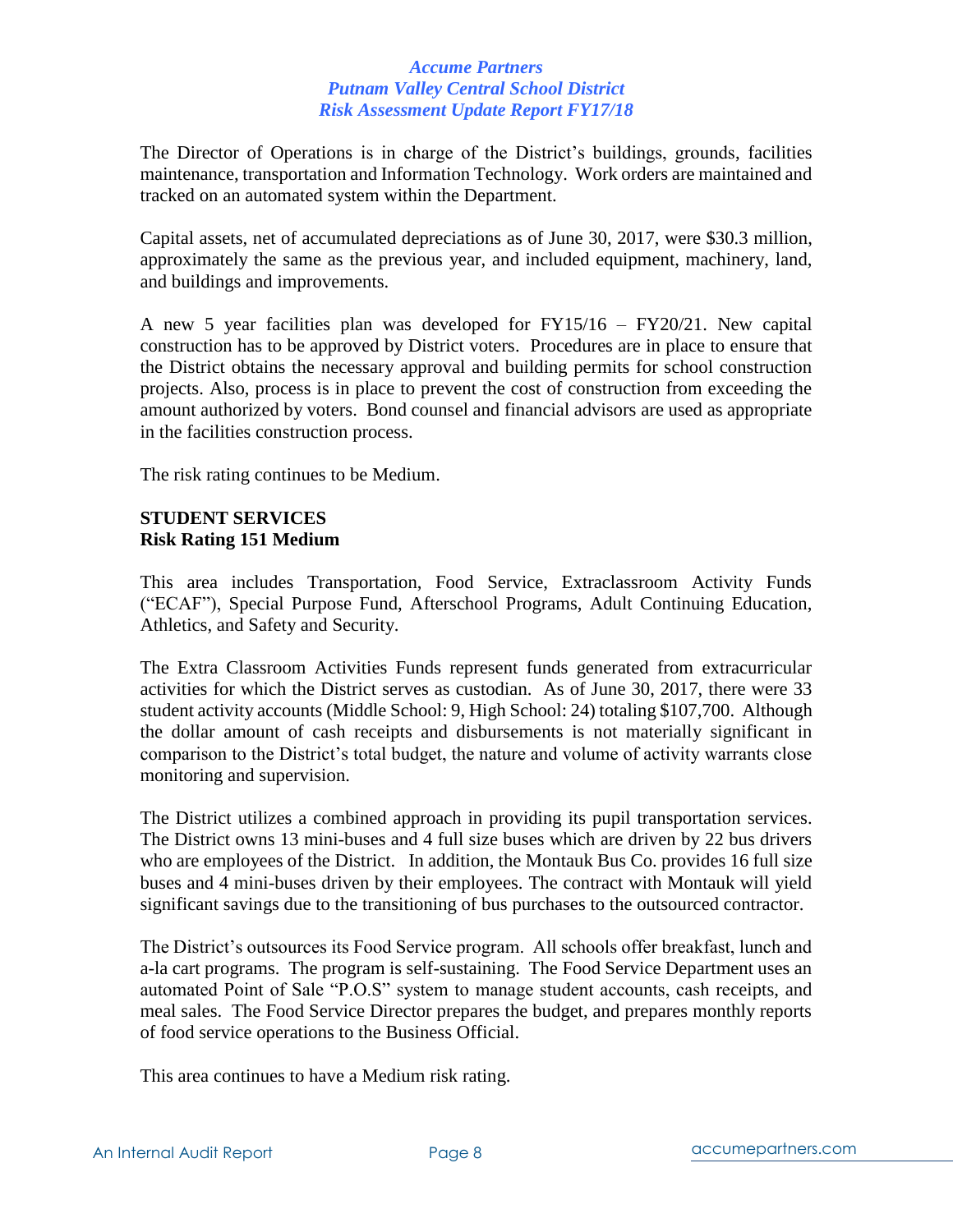### **INFORMATION TECHNOLOGY Risk Rating 185 Medium**

This area includes IT Strategy and Planning, Outsourced Vendor Management, Business Continuity Planning, IT Infrastructure and Maintenance, Information Security, Governance, Systems Development and Maintenance, Systems Support and Critical Systems.

There have been no significant changes to the IT environment since the last risk assessment update. In August 2017, we performed an Information Technology Audit which resulted in the following recommendations:

- 1. Review the current vendor Service Level Agreements (SLA's) and evaluate contractual vendor compliance with agreed upon terms and conditions.
- 2. Perform a periodic review of system access rights for all applications to ensure that user ID's are for active employees or approved consultants and that rights align with job responsibilities.
- 3. Provide security awareness training for safe computing practices and response actions to all employees who have access to systems and data. Training should address the protection of non-public information and include information security basics as well as cybersecurity threats (i.e., Ransomware, Safe Web Browsing, Mobile Device Security, Phishing/Social Engineering, and Domain Spoofing).

In response to the audit recommendations, the District documented a corrective action plan and has addressed all recommendations.

From an overall perspective the District has IT controls in place that are operating effectively. This is supported by the fact that there were no "Significant or Needs Improvement" issues identified in our internal audit. The areas with observations and recommendations were rated as "Satisfactory" which indicates modest weaknesses that require management's attention.

Details are provided in the Appendix of this report.

# **GOVERNMENT AID and GRANTS Risk Rating 123 Low**

This area includes government aid from the state and federal governments, and foundation and other not-for profit aid and donations.

The District receives a small amount of state and federal aid. There has been no material change in government aid and grants since our previous risk assessment. Economic uncertainty makes it difficult to plan for special needs program funding from the State and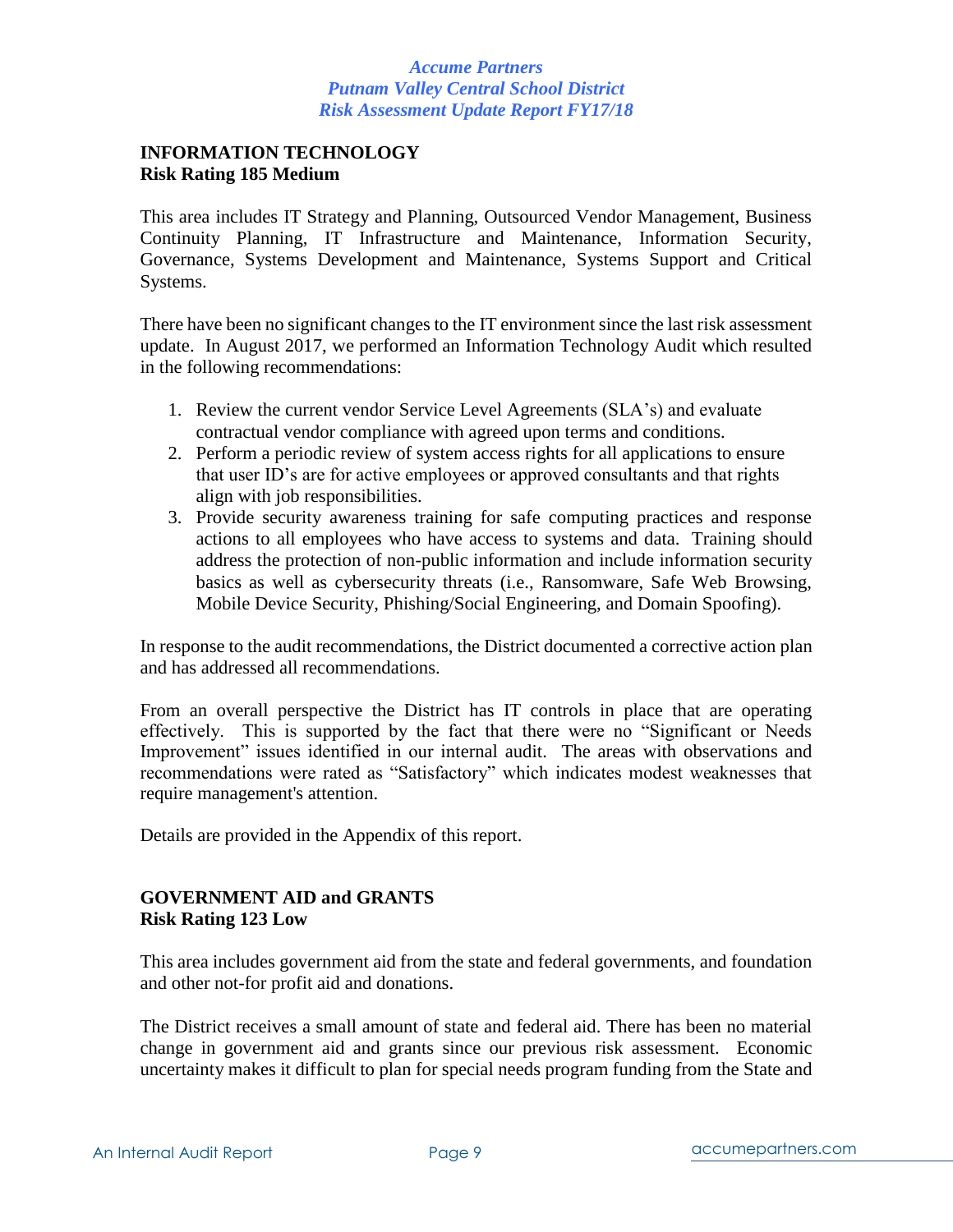Federal Government. In terms of state aid, the District estimates receipt of approximately \$189,910 for Title IA, Title IIA and Title IIIA grants for 2017 projects.

The District receives some federal aid through grants. In FY16/17, the District was awarded \$380,147 in federal grants. Overall, federal grants account for less than 1% of the District's total budget.

Most state and federal program aid require certain applications and claim forms to be submitted at a determined schedule. The District does have a process in place to submit claims for State and Federal aid. The Assistant Superintendent for Pupil Personnel Services is responsible for preparing the application and budget for Special Education and has been performing this task for numerous years.

This area has been rated Low risk.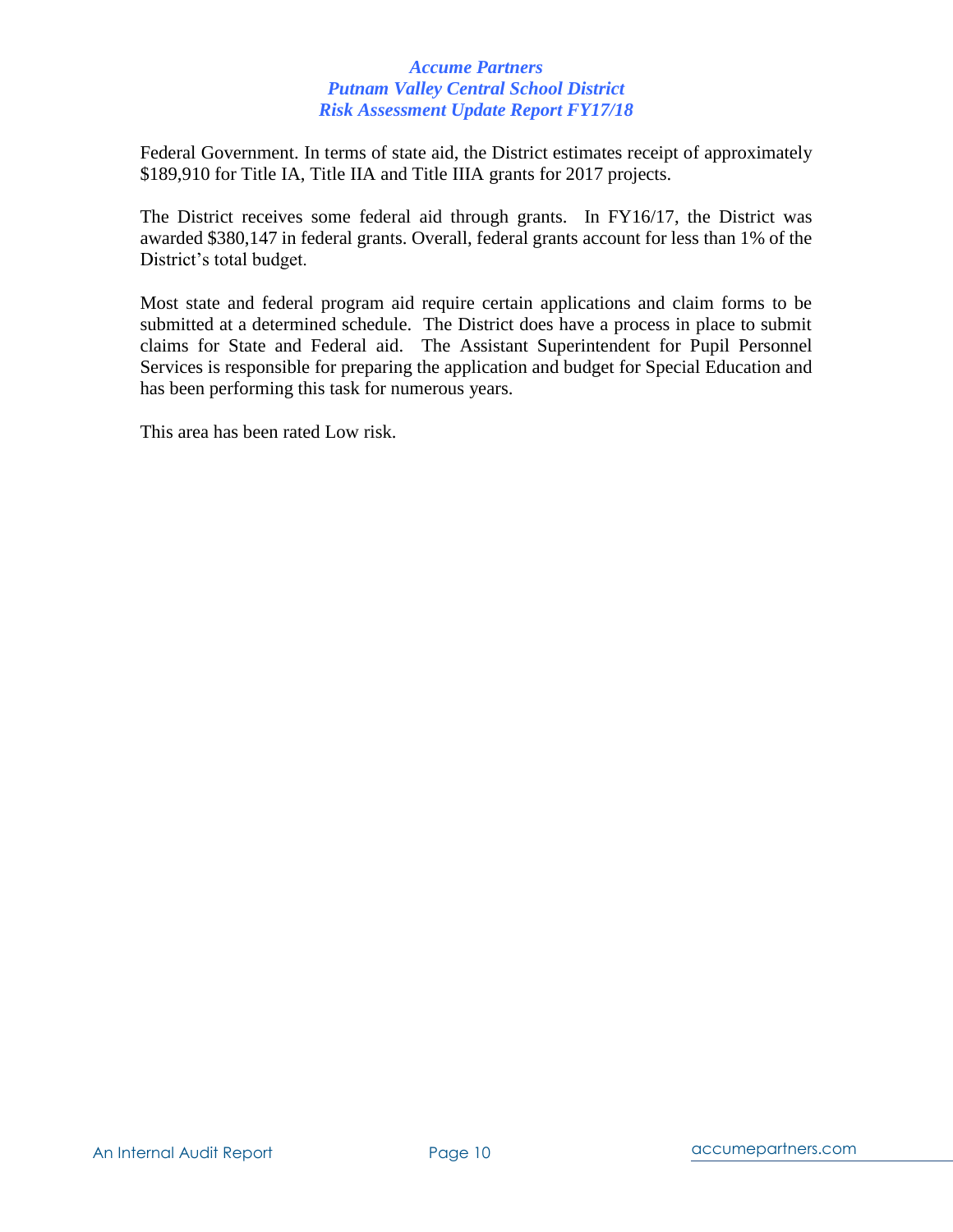| <b>Putnam Valley Central School District</b>                            |     | <b>FY Audit Hours</b> |  |  |
|-------------------------------------------------------------------------|-----|-----------------------|--|--|
| <b>Recommended Internal Audit Plan</b>                                  |     | <b>Future</b>         |  |  |
|                                                                         |     |                       |  |  |
| <b>Risk Assessment Update</b>                                           | 50  | $\mathbf{X}$          |  |  |
|                                                                         |     |                       |  |  |
| <b>Budget, Financial Accounting &amp; Reporting</b>                     |     |                       |  |  |
| Review of internal controls related to fiscal accountability and        |     |                       |  |  |
| budget control, and operations in the Business Office.                  |     |                       |  |  |
| <b>Debt, Investments and Cash</b>                                       |     | X                     |  |  |
| Review of internal controls over debt and investment monitoring         |     |                       |  |  |
| and cash management.                                                    |     |                       |  |  |
| <b>Revenue and Accounts Receivables</b>                                 | 110 |                       |  |  |
| Review of internal controls over revenue, billing $&$ collections, and  |     |                       |  |  |
| accounts receivables.                                                   |     |                       |  |  |
| <b>Purchasing and Accounts Payable</b>                                  |     | $\mathbf{X}$          |  |  |
| Review of Purchasing, Accounts Payable and Claims Audit                 |     |                       |  |  |
| processes, including payment of invoices.                               |     |                       |  |  |
| <b>Human Resources and Payroll</b>                                      |     | $\mathbf{X}$          |  |  |
| Follow-up to implementation of Corrective Action Plan in response       |     |                       |  |  |
| to Internal Audit conducted in FY07/08.                                 |     |                       |  |  |
| <b>Facilities and Capital Assets</b>                                    |     | $\mathbf{X}$          |  |  |
| Review of internal controls over facilities operations, capital project |     |                       |  |  |
| monitoring and reporting; and/or capital asset accounting and           |     |                       |  |  |
| inventory control.                                                      |     |                       |  |  |
| <b>Student Services</b>                                                 |     | $\mathbf X$           |  |  |
| Review of internal controls over Food service operations,               |     |                       |  |  |
| Transportation, and/or Safety & Security.                               |     |                       |  |  |
| <b>Information Technology</b>                                           |     | $\mathbf{x}$          |  |  |
| <b>Review of General Computer Controls</b>                              |     |                       |  |  |
| <b>Government Aid and Grants</b>                                        |     | X                     |  |  |
| Review internal controls over grant administration, grant finance       |     |                       |  |  |
| and accounting, grant performance monitoring, and compliance.           |     |                       |  |  |
|                                                                         |     |                       |  |  |
| <b>Planning, Administration and Audit Committee Meetings</b>            | 25  |                       |  |  |
| <b>Total Internal Audit Hours</b>                                       | 185 |                       |  |  |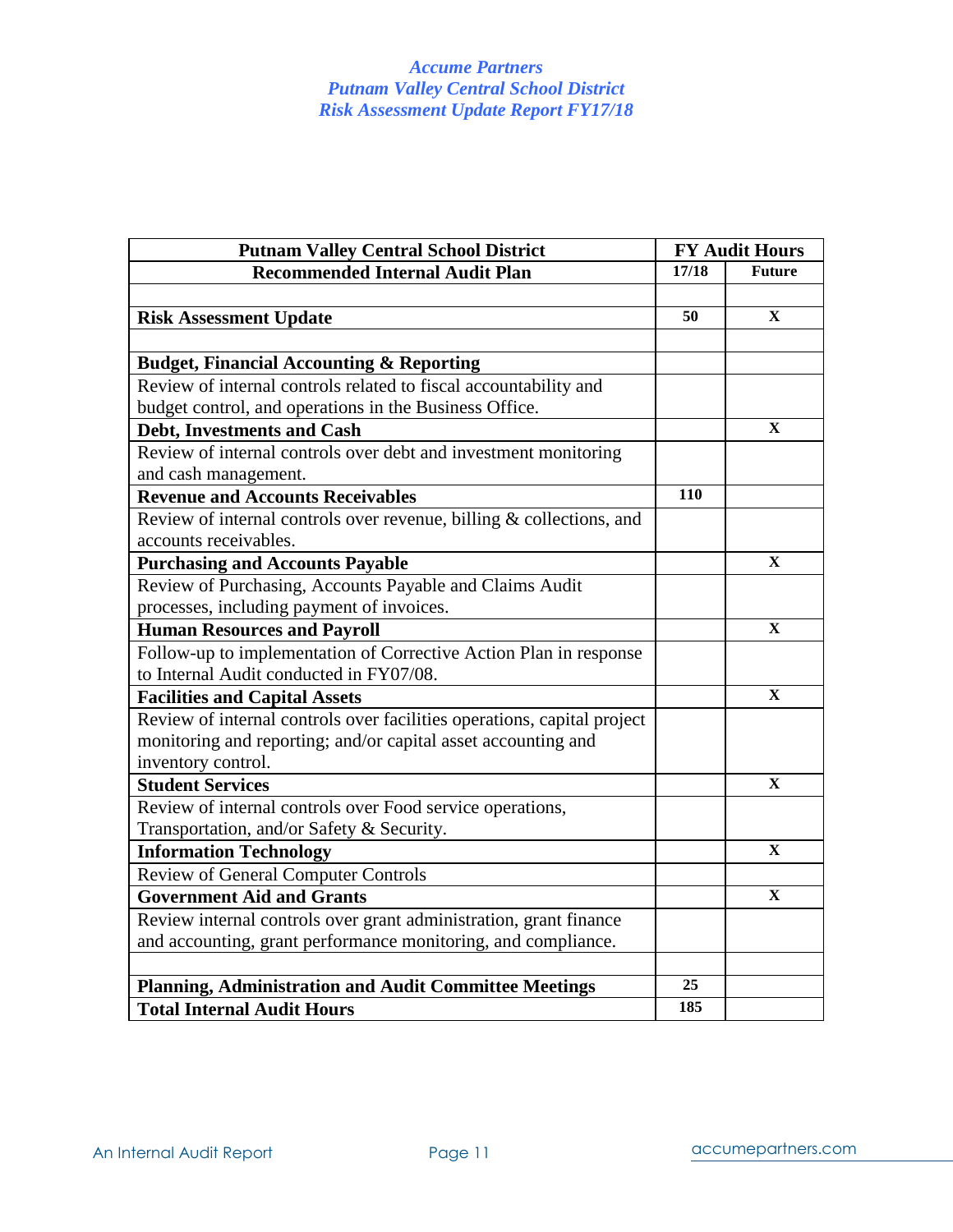# *Putnam Valley Central School District*

# *Appendix*

# *IT Risk Assessment Update FY 2017/2018*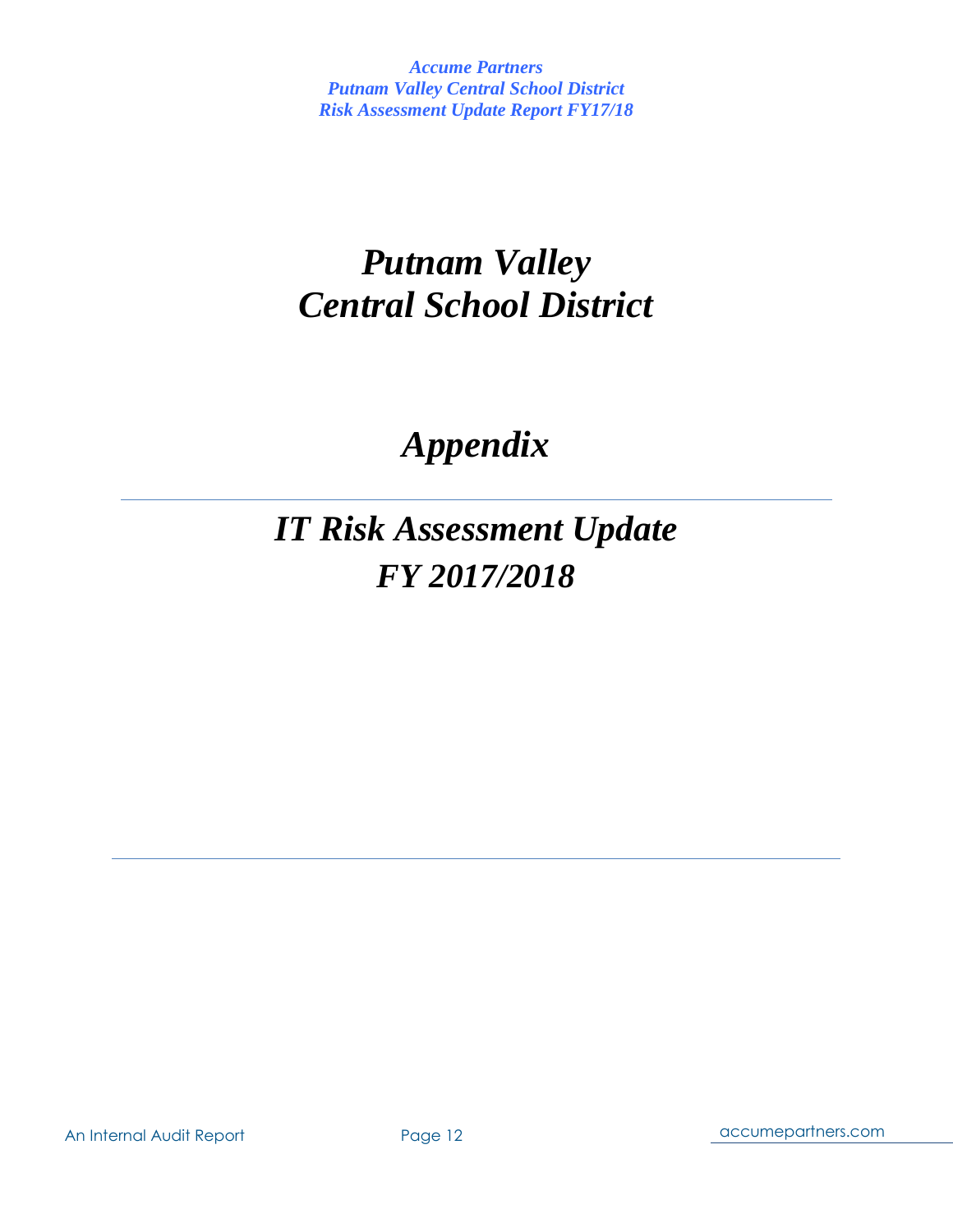Information Technology in education environments has basic inherent risk due to the concentration of critical information being in an electronic format and the need to provide for the proper security over this information. The following risk assessment was conducted in cooperation with IT management for each of the following IT audit areas:

### **IT Strategy and Planning**

An assessment of the School District's IT management controls determines whether the organizational structure, the IT resources used, and related control policies and procedures are adequate to foster effective management of Information Technology. Management and the School District's Board of Education must be clearly involved in the IT planning and decisionmaking process.

The Information Technology functions at the School District are performed under the direct supervision of the Director of Operations, Technology and Transportation who reports to the Superintendent. The District's IT staff consists of a Network Administrator, a Network Engineer and two Instructional Technology Specialists who support the elementary and middle schools. There is also a BOCES Network Specialist who supports the High School. The Director of Operations, Technology and Transportation oversees the Network Engineer and Instructional Technology Specialists. The Network Administrator reports to both the Superintendent and the Director of Operations, Technology and Transportation. The Director of Operations, Technology and Transportation is responsible for developing and implementing the District's IT strategy and is also responsible for overseeing the daily IT operations.

The District has a documented Instructional Technology Plan in accordance with NYSED regulations. This plan covers the computer technologies in use by the District, provisions for the maintenance and repair of equipment, and provisions for staff development.

The School District has an established District Technology Committee composed of the chair people of each of the three building level committees (High School, Middle School and Elementary School), parent representatives, administrators, and a representative of the Board of Education. The District Technology Committee meets bi-monthly to discuss the progress made on annual goals and long-term goals and projects. The committee shares best practices and feedback for the staff and community in regards to results of any studies or surveys. The surveys also help determine the training needs and interests of professional and non-instructional support staff.

As a result of our IT Audit performed in August 2017, we recommended that the District provide security awareness training for safe computing practices and response actions to all employees who have access to systems and data. Training should address the protection of non-public information and include information security basics as well as cybersecurity threats (i.e., Ransomware, Safe Web Browsing, Mobile Device Security, Phishing/Social Engineering, and Domain Spoofing). This recommendation will be implemented in 2018 during District Superintendent Conference Days.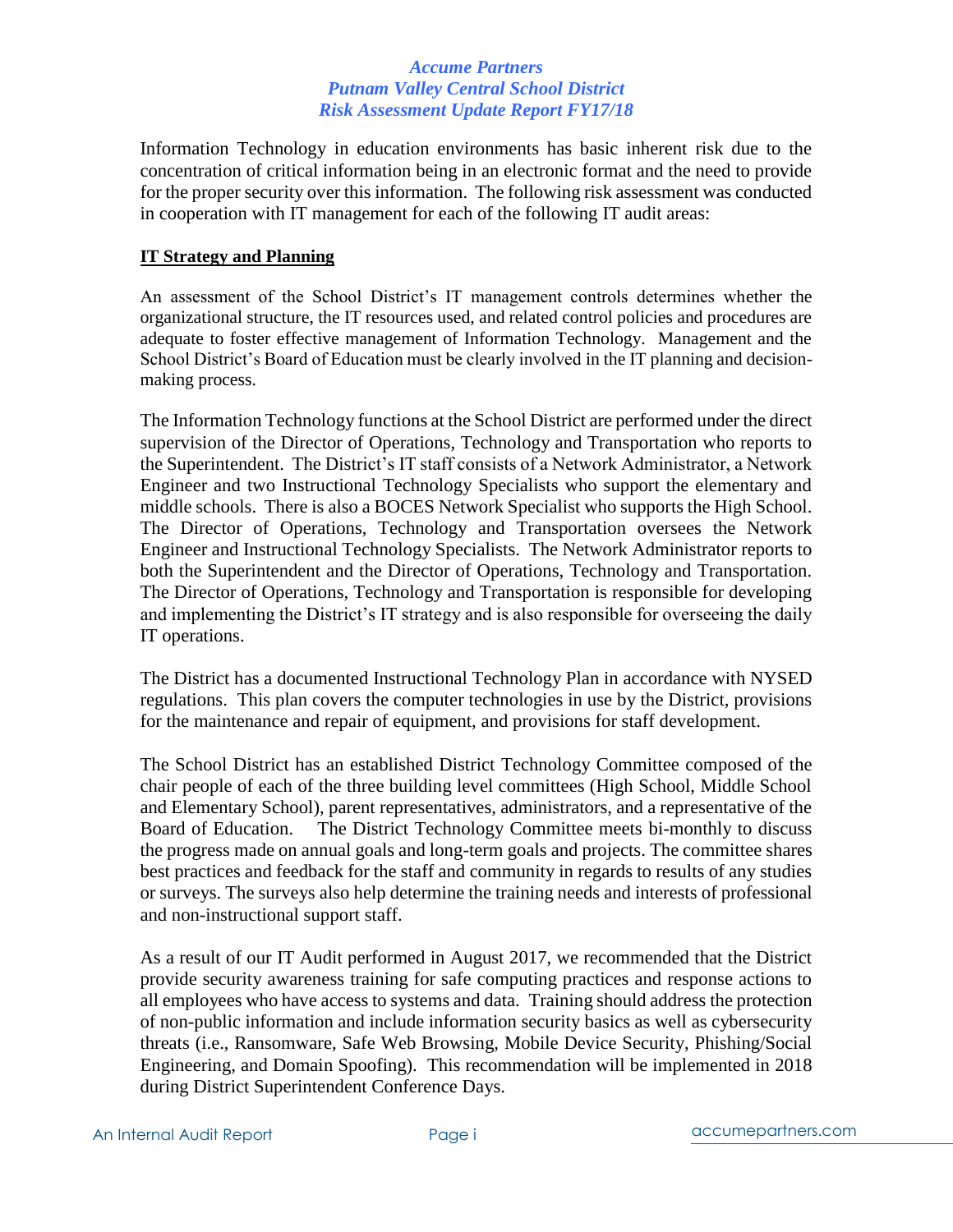### **Outsourced Vendor Management**

An assessment of the vendor management controls determines whether vendors are appropriately selected, effectively managed and monitored as a normal course of business. Specific attributes, which demonstrate the effective use of vendors include:

- A formalized vendor selection process which includes appropriate due diligence procedures such as background checks, capability, cost, financial stability, quality of IT personnel etc.
- Formalized vendor contract review which includes the development of specific service level metrics
- A structured process for monitoring activities performed by vendors

The Technology Department reviews vendor contracts on an as-needed basis and must follow a structured vendor selection process, as defined by applicable New York State law, in order to be eligible for discounts provided by the Schools and Libraries Program of the Universal Service Fund (commonly referred to as "E-Rate"). The E-Rate Program funds some of the School District's telecommunications and Internet connections and the applications that use them. Services that are outsourced by the School District include:

| <b>Outsourced Services</b>                   | Provider                            |
|----------------------------------------------|-------------------------------------|
| Application System Host - nVision (f/k/a     | Lower Hudson Regional Information   |
| Finance Manager)                             | Center (LHRIC)/Board of Cooperative |
| Backup and Disaster Recovery Services -<br>٠ | <b>Educational Services (BOCES)</b> |
| nVision                                      |                                     |
| Internet Service Provider<br>$\bullet$       |                                     |
| <b>Technical Network Expertise</b>           |                                     |
| Web Based Student Management System          | Pearson Education, Inc.             |
| Support - PowerSchool                        |                                     |
| Off-site Backup Co-location                  | Xand                                |
| <b>Network Monitoring Services</b>           | Computer Systems Integrators (CSI)  |
| <b>Inventory and Fixed Assets Function</b>   | <b>CBIZ Valuation Group</b>         |

As a result of these outsourcing arrangements, the majority of IT operational risk for these functions has been transferred to outsourced providers. This transfer of risk, however, requires the District to establish strong monitoring controls to ensure service providers maintain a controlled operational environment.

As a result of our IT Audit performed in August 2017, we recommended that the District review the current vendor Service Level Agreements (SLA's) and evaluate contractual vendor compliance with agreed upon terms and conditions. This recommendation has been implemented.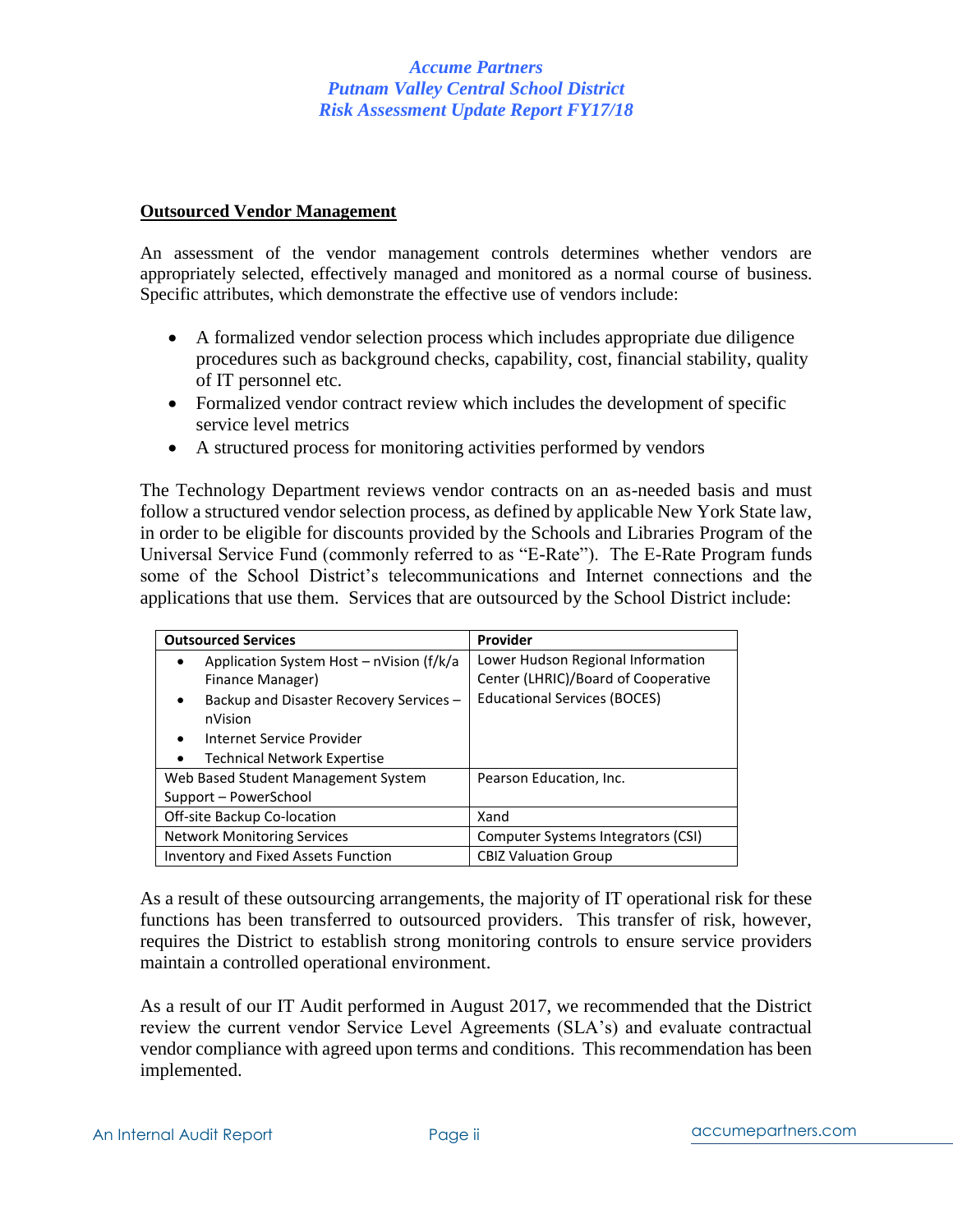#### **Business Continuity Planning**

The District has a documented Business Continuity Plan (BCP) which identifies key business continuity resources, details individual system business continuity plans and includes an nVision Disaster Activation Plan. Two NetApp storage systems at the High School and Middle School allow for a redundant environment with all data being written to both storage systems in real time. Data is also replicated and archived on two additional NetApp devices; one at the Elementary School and the second at the Xand co-location in Elmsford, NY. If an outage occurs at the High School, the affected server's functions are automatically routed to the Middle School with no interruption to users. Should the High School, Middle School and Elementary School become unavailable, data would be obtained from the Xand co-location.

A failover test is performed monthly to test Business Continuity. The District also utilizes the LHRIC's Disaster Recovery services for NVision and participates in testing recovery of nVision annually with the LHRIC.

#### **IT Infrastructure and Maintenance**

The School District's network infrastructure connects the classrooms, schools and buildings to each other and the Internet via fiber optic cables, T1/TLS lines and various switches and routers that control traffic throughout each school and the District Office. Wireless Virtual Local Area Network's (VLAN's) are also provided at the Middle School and High School. An overall network diagram has been developed which documents the current infrastructure.

The servers owned by the District run ether LINUX or Mac OSX Server and are managed by the Network Administrator. These servers host file services, e-mail, student information services and web pages as well as two firewalls and content filtering. Remote monitoring of the District's network and IT devices is provided by CSI. CSI also performed a security assessment of the District's network infrastructure. Planned infrastructure changes include updating networking equipment.

Each of the District server locations is protected by a firewall with Internet filtering and surf control protection. The firewall is maintained by the Network Administrator and is configured to operate within the most restrictive environment. Firewall activity events are logged, remain active for 10 days and are then archived.

### **Information Security**

Systems security administration is a process which entails: performing risk analysis, administering the security policy, identifying security breaches, reporting incidents to management, maintaining and reviewing audit and security logs, and coordinating with both users and management regarding security.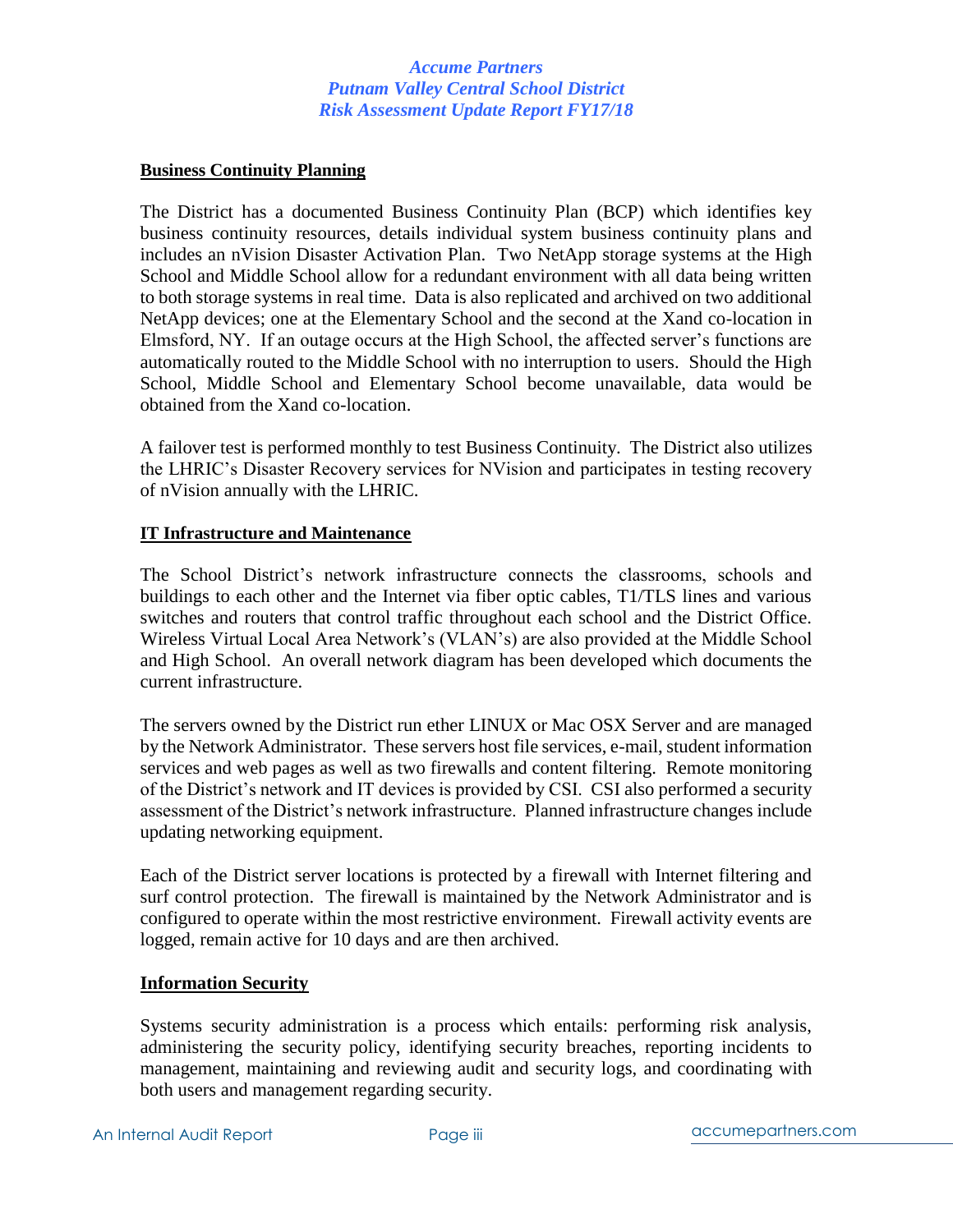A Computer, Internet and E-Mail Use Agreement has been developed by the District. All staff are required to read and sign the agreement prior to receiving network or e-mail access. Compliance with the agreement is monitored through Apple Remote Desktop software which is activated on all District computers. Through this software IT Administrators have the ability to monitor computer usage and generate reports while the user works. Logs are maintained on District servers and the local computer.

Access to the School District's Network is controlled through user ID's and passwords. Specific login rights and access are determined by the type of account provided to the user, such as teacher, student, district employee, etc. The Human Resources Department utilizes an Employee IT Checklist, using gmail forms, to communicate the level of access each user should have. This is forwarded to the Network Administrator to establish or remove system access.

Access to the financial applications is restricted to only those individuals who require access to perform their job responsibilities. The District Treasurer coordinates with the LHRIC to assign nVision user ID's and passwords on an as-needed basis. Each nVision user account has access privileges specific to that account. In addition, passwords are complex, set to expire after 90 days and access is denied after three invalid login attempts.

If user access entitlements need to be changed or deleted, written justification must accompany the request. In addition, the Technology Department receives written notification of personnel changes, and adjusts access accordingly.

Access to the main server room in the District is controlled by a key lock and a locked cage. Separate keys are required for access. The main server room also contains a dedicated HVAC unit for climate control, fire/smoke detection systems and a UPS system. Backup power is provided utilizing a diesel generator.

As a result of our IT Audit performed in August 2017, we recommended that the District perform a periodic review of system access rights for all applications to ensure that user ID's are for active employees or approved consultants and that rights align with job responsibilities. This recommendation has been implemented.

### **Governance**

IT management within the School District is responsible for the development of policies and operating procedures that assure effective management, the security of information technology resources and compliance with applicable regulatory guidelines. In addition to the Computer, Internet and e-Mail Use Agreement, the District has Board approved policies over Computer Resources and Data Management, Information Security Breach and Notification, Student Privacy and Student Use of District Technology. Technology Guidelines have also been documented and consist of: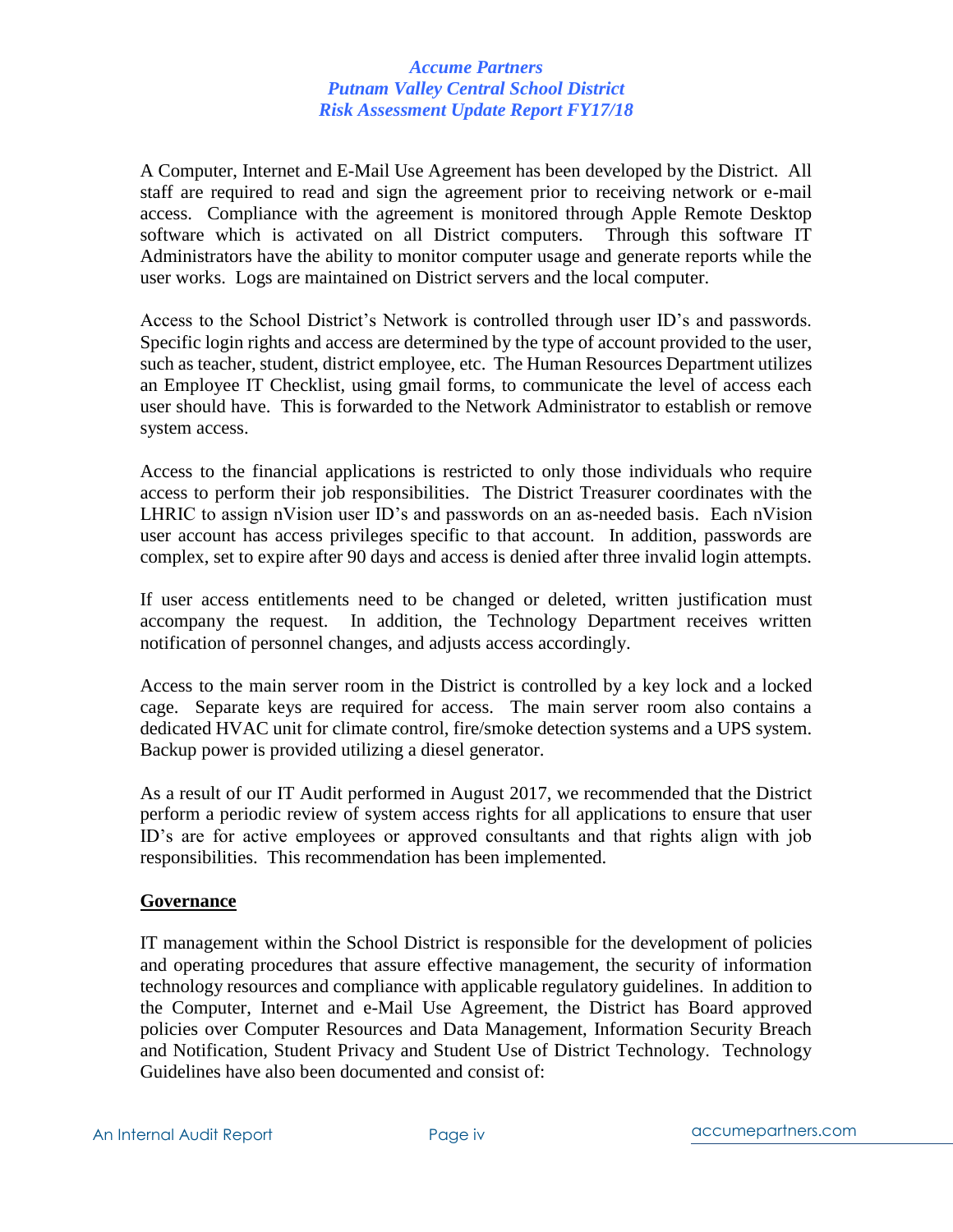- Loan of Computers to Students for Educational Needs
- Acceptable Use of Technology Resources
- Password Protection and Requirements
- Remote Access
- Network/Internet Connections
- Approved Applications
- Personal Use/Approved Internet Sites
- Asset Control
- Laptop Computer Use
- System Updates
- Intrusion Detection

### **Systems Development and Maintenance**

The School District does not perform any systems development and does not make changes to the academic or business office application systems. nVision owns the source code for the business office applications and if a change or update is needed, nVision codes the change and remotely installs it into production at the LHRIC. The Network Administrator will assist with any updates to the Student Information System.

As the School District does not perform its own programming functions in support of its critical systems, performing system development and maintenance functions is not critical to the continued success of the organization. The management of these functions provided by service providers, however, is critical as noted in the Vendor Management section of the Risk Assessment.

### **Systems Support**

Systems Support includes those components of information technology that support systems processing and consist of help desk procedures, desktop support, production support and change management control.

The Instructional Technology Specialists serve as the Help Desk personnel, assist staff and students in the use of technology and make repairs of moderate complexity. Most Help Desk calls are for damaged laptops to be repaired.

All critical systems are backed up daily, both locally and off-site. The District has implemented a disk to disk backup procedure using two NetApp Network Attached Storage (NAS) systems. The two NAS systems mirror each other and data "snap shots" are taken every hour. Data is also replicated and archived on two additional NetApp devices; one at the Elementary School and the second at the Xand co-location in Elmsford, NY. Most backups are automated, and the Network Administrator is sent daily e-mails from the systems after each successful backup.